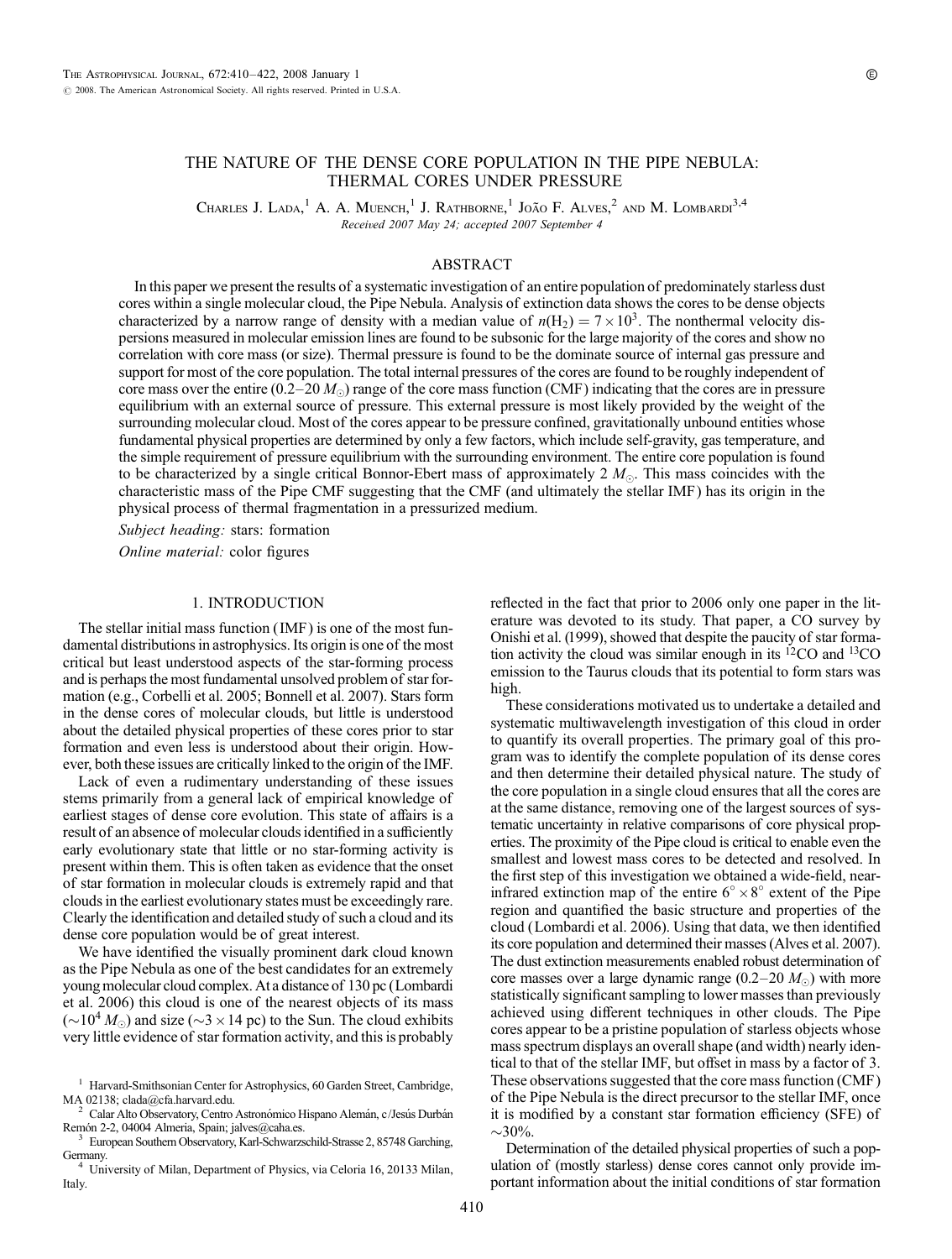within the individual cores, but also potentially new insights concerning the nature and the origin of the CMF and perhaps even the IMF itself. Our measurements of dust extinction can provide robust determinations of fundamental core properties such as the sizes, masses, and densities. To obtain a complete description of basic core properties, however, requires direct observations of the gas within the cores. Observations of molecular lines can provide critical information about both the overall kinematics and the internal dynamical states of dense cores. This information in turn enables determinations of the boundedness and stabilities of the cores, as well as the internal pressures characterizing them. Therefore, in an effort to obtain a more complete physical description of the core population in the Pipe cloud, we augmented our extinction survey with two molecular emission line surveys of the core population. The first survey was a  $C^{18}O$  survey of a large the core possible  $\frac{2}{3}$  $\phi$ ) of the cores designed to provide information about the kinematics and dynamical nature of as complete as sample of the cores as possible (Muench et al. 2008). This was followed by a directed  $NH<sub>3</sub>$  study of a smaller but significant sample of the core population to measure the conditions in the densest material (Rathborne et al. 2008). In this paper we combine the results molecular-line surveys with the extinction observations to perform a detailed examination of the basic physical properties of this important core population.

## 2. RESULTS AND ANALYSIS

### 2.1. Dense Cores

Alves et al. (2007, hereafter ALL07) used a wavelet decomposition technique to identify 159 cores in the Pipe cloud from the wide-field extinction map of Lombardi et al. (2006, hereafter LAL06). The wavelet decomposition effectively acts as a low pass filter to remove a relatively extended smoothly varying background from the extinction image. This results in the construction of a "cores only" image of the small-scale ( $l \leq 0.3$  pc) spatial structure in the cloud. Visual inspection of this image showed a population of well-defined and well-separated extinction peaks or cores. An automated two-dimensional algorithm (Clumpfind2d; Williams et al.1994) was used to systematically identify and extract cores in an objective manner. The detection threshold was set at  $A_V = 1.2$  mag, which is three times the rms variation in extinction over extended regions of the image nearby but off the cloud and 6 times the measured rms uncertainty in individual pixels of the original extinction image (LAL06). The input parameters for the algorithm were adjusted to minimize and eliminate spurious core identifications. This requirement was met by demanding visual verification of each core extracted. The primary advantage of using this technique is to produce a systematic and objective measurement of the area, A, of each core which can then be converted to a radius via  $R = (A/\pi)^{1/2}$ . This radius corresponds to the outer edge of the core. The mass of a core is then calculated by integrating the (background-subtracted) dust column density over the area of the core and multiplying by an assumed gas-to-dust ratio (in this case a ratio of 100).

Because the uncertainties in the extinction measurements are extremely small (on the order of a few percent), the primary source of systematic uncertainty in the derived masses (apart from the uncertainty in the distance to the cloud) is the uncertainty in the derived area of an extracted core. To estimate this uncertainty we performed a number of core extractions varying the input parameters, including the threshold extinction while relaxing somewhat the visual verification constraint. We then compared the results for individual cores identified in common. From these experiments we estimate the typical uncertainty in core area (and



FIG. 1.—Frequency distribution of mean core particle densities  $\rm (cm^{-3})$ . The extinction cores identified in the Pipe cloud are dense cores with a relatively narrow spread in mean density. [See the electronic edition of the Journal for a color version of this figure.]

mass) to be between 10% and 30%. Thus the extracted core radii and derived masses appear to be quite robust.

With good masses and radii in hand we can then calculate the mean densities of each core, assuming spherical symmetry, from  $\rho = 3M/(4\pi R^3)$ . The corresponding volume number density is  $n(\text{H}_2) = \rho/\mu m_\text{H}$ , where  $\mu$  is the molecular weight (2.34, for a molecular hydrogen gas) and  $m<sub>H</sub>$  is the mass of a proton. In Table 1, in the Appendix, we list the radii, masses, and densities determined for the cores in the Pipe Nebula.

Figure 1 displays the frequency distribution of core number densities in the Pipe cloud. The core density distribution is characterized by a well-defined and relatively narrow peak. The mean core density is found to be  $7.3 \times 10^3$  cm<sup>-3</sup>. The dispersion in density is  $2 \times 10^3$  cm<sup>-3</sup>. The distribution is not perfectly symmetric about this mean and displays a significant tail to higher densities. The median density of the cores is found to be  $7.1 \times 10^3$  cm<sup>-3</sup>. As discussed by Rathborne et al. (2007), this is consistent with the NH3 emission exhibited by the core population in the Pipe cloud. Although the typical density of the Pipe cores is somewhat lower than that of a few  $\times 10^4$  cm<sup>-3</sup> usually attributed to cores in other clouds (e.g., Jijina et al. 1999), the core population identified by ALL07 and investigated here is a population of dense cores.

#### 2.2. Thermally Dominated Cores

Molecular emission-lines provide important information about the kinematics and internal dynamics of molecular clouds. A little over a quarter century ago Larson (1981) used observations of CO to establish that molecular clouds appear to satisfy three general relations, now known as Larson's laws. The first of these laws expresses a relation between the size of a cloud and its velocity dispersion, namely,  $\sigma \sim R^{0.5}$ . On the scales of dense cores  $\sigma$  is determined directly from the line width. The second law was that of approximate virial equilibrium,  $(\sigma^2 R)/(GM) \sim 1$ . The third law, which follows from the first two, relates the sizes and masses of the clouds and indicates that clouds are characterized by constant column density, that is,  $M \sim R^2$ . These laws are widely interpreted to indicate that the physical state of molecular clouds is best described by a common hierarchy of (supersonic) turbulent motions under the influence of gravity (Larson 1981).

Figure 2 plots the one-dimensional nonthermal velocity dispersions,  $\sigma_{NT}$ , in the individual Pipe Nebula cores versus core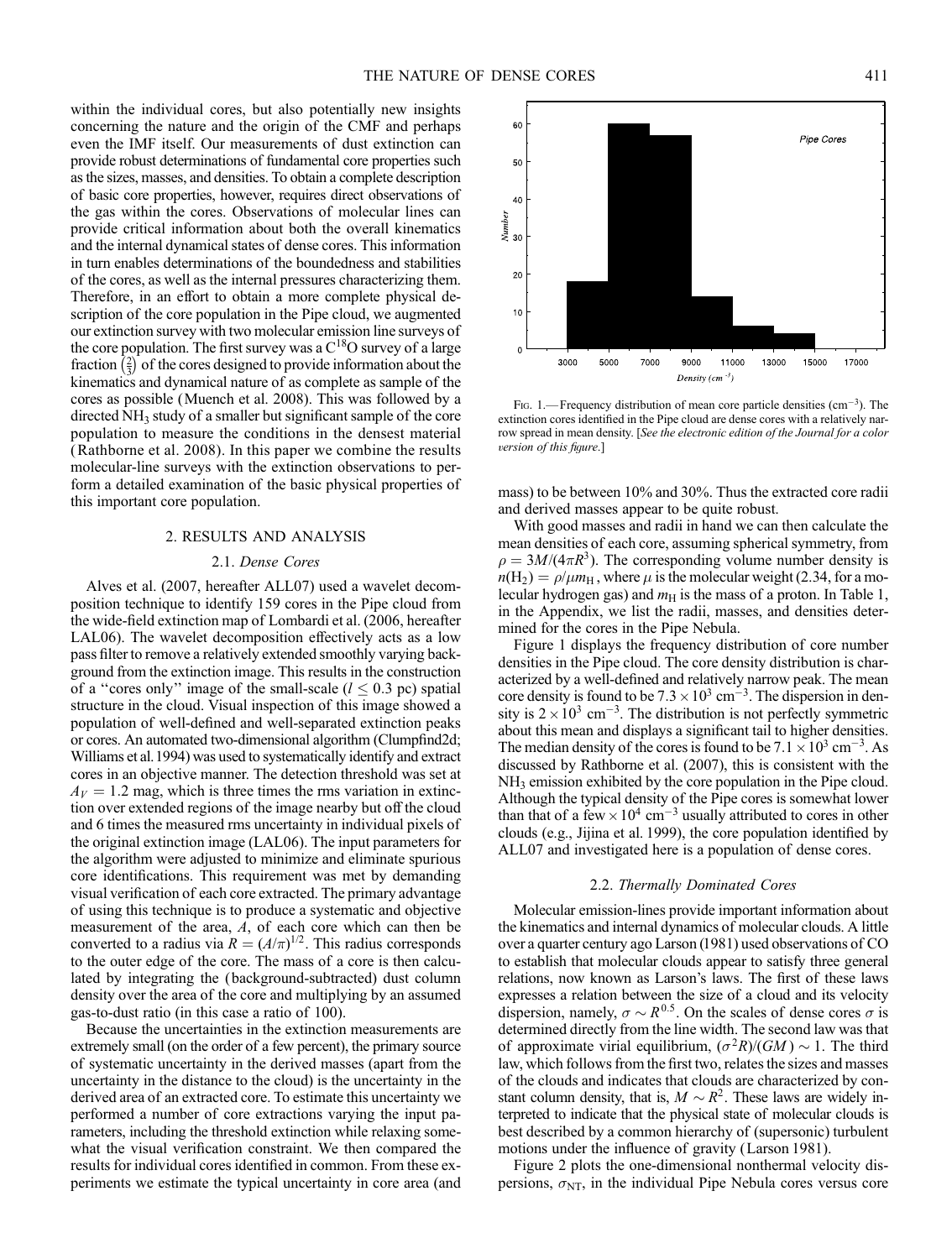

Fig. 2.—Relation between nonthermal velocity dispersion and mass for the dense core population of the Pipe Nebula. These dispersions are predominately subsonic and not correlated with core mass. Open circles correspond to  $C^{18}O$ measurements, and the filled triangles to NH<sub>3</sub> measurements. [See the electronic edition of the Journal for a color version of this figure.]

mass for both  $C^{18}O$  and  $NH_3$  observations. These velocity dispersions were calculated from the molecular line widths assuming a gas kinetic temperature of 10 K.<sup>5</sup> There is no correlation between nonthermal velocity dispersion and core mass. Moreover, the vast majority of these velocity dispersions have magnitudes less than the speed of sound,  $0.2 \text{ km s}^{-1}$ , in a 10 K molecular gas. The nonthermal motions in these cores are thus subsonic across the entire spectrum of core masses in the cloud, a spectrum which covers nearly 2 orders of magnitude in mass. This suggests that the gas motions in the cores are acoustic and thermally dominated. A very important consequence of this finding is that the cores in the Pipe Nebula must evolve on acoustic and thus relatively slow timescales. The typical core sound crossing time is about  $10^6$  yr.

The results of Figure 2 coupled with the absence of a sizeline width relation in both the  $C^{18}O$  and NH<sub>3</sub> lines for the Pipe core population (Muench et al. 2008; Rathborne et al. 2008) indicates that this population violates Larson's laws for turbulent molecular clouds. If the nonthermal motions in the Pipe cores are due to turbulence, this turbulence is of a different nature than that which is typically described by Larson's laws. It is subsonic, rather than supersonic, and is characterized by a scale that is smaller than the core size and thus it is more likely microturbulent rather than macroturbulent in nature.

To further investigate the possibility of thermally dominated motions in the Pipe cores, we consider the ratio of thermal to nonthermal pressure i.e.,  $R_p = a^2/\sigma_{NT}^2$ , for each core; here a is the one-dimensional isothermal sound speed in a 10 K gas. In Figure 3 we plot  $R_p$  versus mass. For more than two-thirds of the cores measured in CO and 80% of the cores measured in NH3  $R_p > 1$  and the thermal pressure clearly exceeds the nonthermal pressure. Indeed, in the most extreme cases, the thermal pressure is  $1-2$  orders of magnitude higher than the nonthermal pressure. For three of these cores the observed  $NH<sub>3</sub>$  line widths were indistinguishable from purely thermally broadened line profiles in



Fig. 3.—Ratios of thermal to nonthermal gas pressure in the Pipe cores. Thermal pressure dominates the internal pressure for the great majority of the cores. Thermal pressure is a significant pressure source ( $R_p > 0.5$ ) for nearly all ( $\sim 90\%$ ) the core population. The three lower limits correspond to three cores whose NH<sub>3</sub> line widths were indistinguishable from purely thermal profiles in a 10 K gas. The symbol key identical to that of Fig. 2. [See the electronic edition of the Journal for a color version of this figure.]

a 10 K gas and lower limits to  $R_p$  are plotted.<sup>6</sup> For 90% of the CO measurements and all the NH<sub>3</sub> measurements  $R_P > 0.5$ . Therefore, thermal pressure is a significant if not the dominant source of internal gas pressure for essentially the entire core population.

We note here that our calculated values of  $R_p$  are likely underestimates to the true values for many sources. This is due to two reasons. First, our  $NH<sub>3</sub>$  observations show that the cores in the Pipe can have temperatures as high as  $12-15$  K (Rathborne et al. 2007) and thus our assumption of 10 K for the typical gas temperature may underestimate the actual gas temperatures for some fraction of the objects. Second, for most cores the nonthermal pressures were calculated from the  $C^{18}O$  observations and this could result in an overestimate of the nonthermal pressure since the  $C^{18}O$  observations sample both core and more extended intercore or background gas. This is particularly true for the lower mass cores, where as much as half or more of the total line-of-sight column density sampled by the  $C^{18}O$  observations arises outside the core. Indeed, for 25 cores (excluding the three sources with lower limits) where both NH<sub>3</sub> and  $C^{18}O$  are observed, the nonthermal pressure derived from the CO data is on average a factor of 4 larger than that measured by the ammonia line.

The results described here are consistent with and confirm those derived by Barranco & Goodman (1998) and Goodman et al. (1998), who studied four dense cores in four different clouds and, similar to the findings presented here, found the cores to be characterized by subsonic nonthermal motions. They argued that dense cores represented regions of ''coherence'' in otherwise turbulent molecular clouds. Apparently the physical conditions that characterize the population of cores in the Pipe cloud may be typical of dense cores in general, at least in regions of low-mass star formation.

## 2.3. Pressure-Confined Cores

#### 2.3.1. Gravitational Binding

In this section we investigate the integrity of the cores as persistent, coherent entities. First, we consider the gravitational

<sup>5</sup> Rathborne et al. (2008) were able to estimate kinetic temperatures for 12 cores and found that higher mass cores, with the strongest  $NH<sub>3</sub>$  detections were characterized by temperatures  $\sim$ 10 ( $\pm$ 1) K, while lower mass cores with weaker detections were characterized by temperatures of  $\sim$ 13 ( $\pm$ 3) K. For the purposes of this paper we conservatively adopt a single kinetic temperature of 10 K for all the cores.

<sup>&</sup>lt;sup>6</sup> These three cores could also be characterized by  $T_k < 10$  K, in which case  $R_p$  could be somewhat lower than plotted.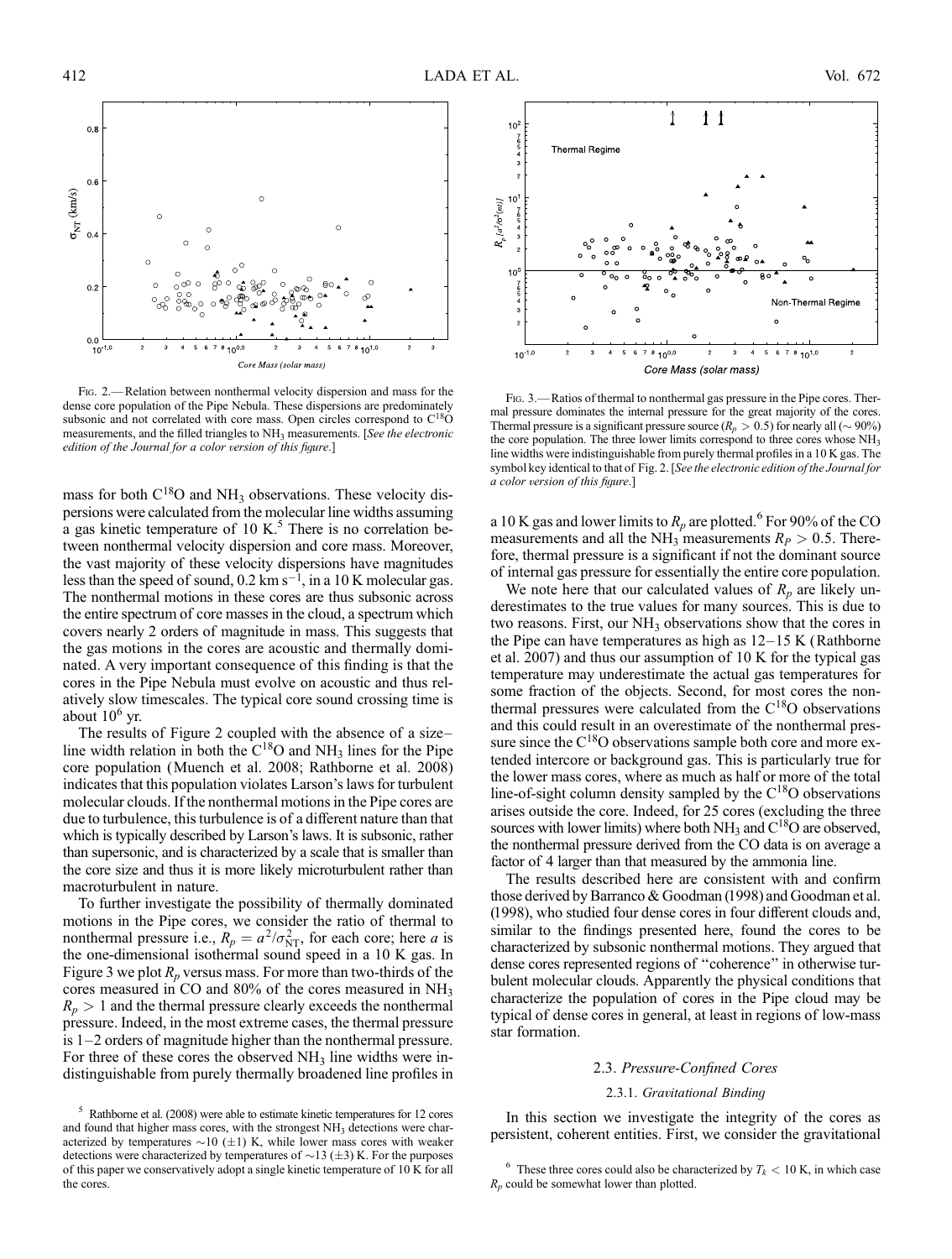

Fig. 4.—Ratio of total (three-dimensional) velocity dispersion to escape velocity plotted against core mass. Most cores in the Pipe cloud appear to be gravitationally unbound. The symbol key is identical to that of Fig. 2. [See the electronic edition of the Journal for a color version of this figure.]

binding of the cores. For each core we calculate the threedimensional velocity dispersion including both thermal and nonthermal contributions, i.e.,

$$
\sigma_{3D} = \sqrt{3a^2 + 3\sigma_{NT}^2},
$$

and we compare this to the escape velocity of a spherical core with the same mass  $(M)$  and size  $(R)$ , i.e,

$$
V_{\rm esc} = \sqrt{2GM/R}.
$$

In Figure 4 we plot the ratio of  $\sigma_{3D}$  to  $V_{\text{esc}}$  against the log of the core mass. This ratio of gas velocity dispersion to escape speed is well correlated with core mass. The majority of the cores appear to be unbound gravitationally. Thus these cores appear to violate the second of Larson's laws, that of gravitationally bound objects. The threshold between bound and unbound cores occurs at about 2-3  $M_{\odot}$ . It is interesting that this mass is similar to the mass at which the CMF breaks from a single power-law form before reaching its peak (ALL07). If they form stars, the bound cores will likely produce stars that populate the Salpeter (1955), power-law portion of the stellar IMF.

#### 2.3.2. Internal Pressures and Pressure Confinement

What is the nature of the unbound cores? To investigate this further we calculated the average total (thermal+nonthermal) internal gas pressures of each of the Pipe cores, i.e.,

$$
P(\text{total}) = P(T) + P(\text{NT}) = \rho(a^2 + \sigma_{\text{NT}}^2),
$$
 (1)

where  $\sigma_{NT}$  is the one-dimensional, nonthermal velocity dispersion and  $\rho$  is the mean density of a core calculated from the mass and size derived for it from the extinction data. In Figure 5 we plot the total pressure,  $P(\text{total})/k$ , versus core mass. The plot displays significant scatter (about a factor of 3 in pressure independent of core mass) and shows that the internal core pressure is not a particularly strong function of mass. Both the core pressure and spread in this pressure are surprisingly similar over the entire range of core mass. The facts that the cores are spread out over the entire 14 pc length of the cloud and yet have very similar internal pressures, independent of whether they are  $0.2-0.3$  solar mass



Fig. 5.— Total internal gas pressure plotted as a function of core mass. The close similarity of core pressures across the entire span of core mass suggests that the individual cores are in a state of pressure equilibrium with an external pressure source. Otherwise, symbols are the same as in Fig. 2. [See the electronic edition of the Journal for a color version of this figure.]

cores or  $10-20$  solar mass cores, cannot be a coincidence. These facts strongly suggest that the cores are in pressure equilibrium with an external source of pressure that encompasses all the cores and that physically communicates and sets their surface pressures.

Figure 6 shows the mass-radius relation for the Pipe cores. There is a relatively tight correlation between mass  $(M)$  and radius (R). A linear least-squares fit to the data gives  $M \sim$  $R^{2.56\pm0.05}$ . As mentioned earlier, for clouds that obey Larson's laws we would expect constant column density and  $M \sim R^2$ . However, for a core population characterized by both a constant internal thermal pressure and a constant kinetic temperature, we would expect the core volume density to also be constant, and this would result in a mass-radius relation of the form  $M \sim R^3$ . The observed relation is closer to the expectations of constant volume density than constant column density. The fact that the data points all lie clearly above the sensitivity threshold for the observations also demonstrates that the narrow range in density



Fig. 6.—Mass-radius relation for the dense cores in the Pipe Nebula. The short-dashed line represents the least-squares fit to the data. The long-dashed line indicates the sensitivity threshold of the observations. [See the electronic edition of the Journal for a color version of this figure.]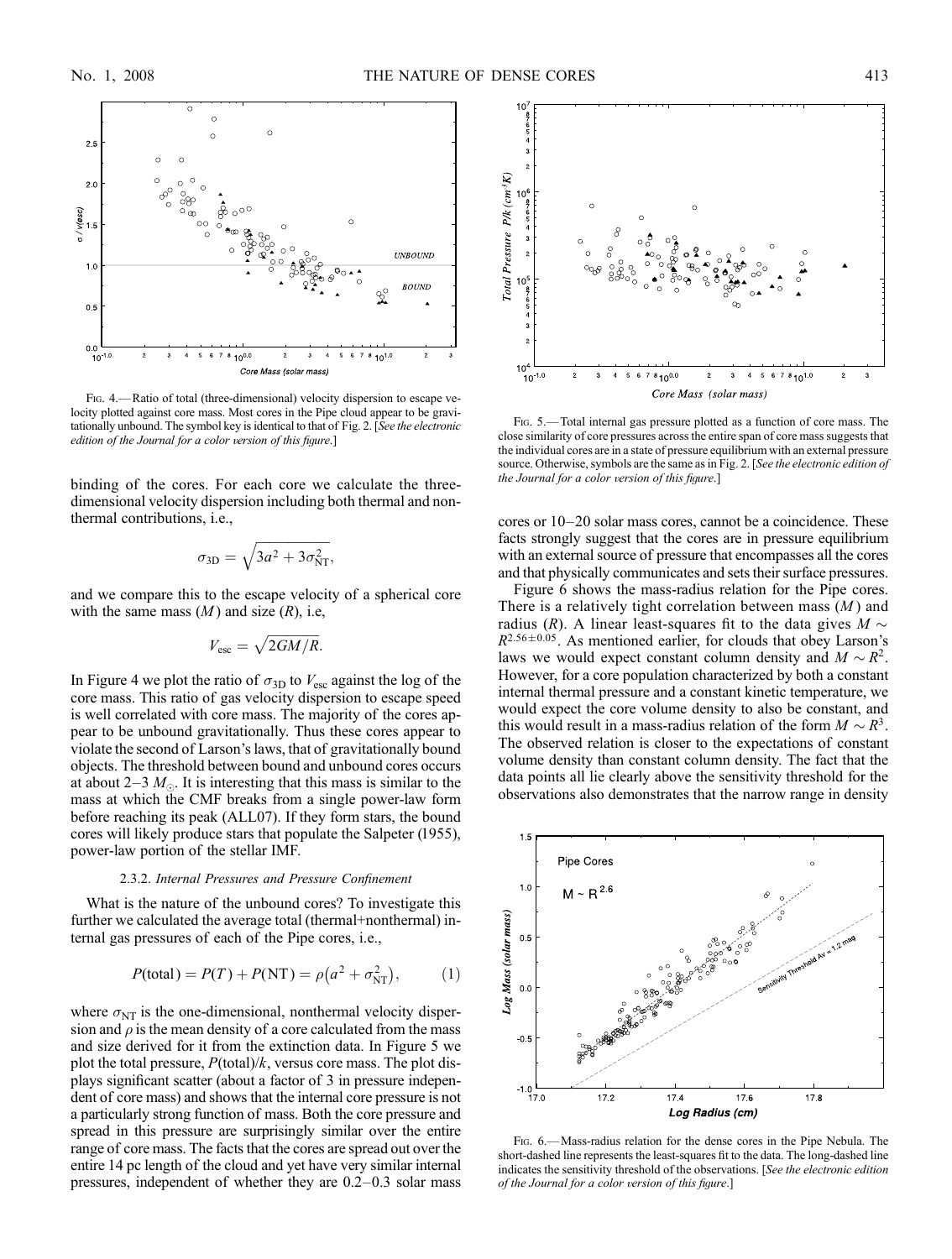

Fig. 7.—Relation between the virial parameter and core mass. The solid line is the least-squares fit to the data. [See the electronic edition of the Journal for a color version of this figure.]

derived for the cores in Figure 1 and manifest here is not an artifact of observational selection. This finding provides further evidence in support of the notion that the internal pressures of the Pipe cores are thermally dominated and are all characterized by essentially the same surface pressure.

An often used metric to evaluate the relative importance of the gravitational and kinetic energies of a dense core is the virial parameter:  $\alpha = (5\sigma^2R)/(GM)$  (McKee 1998). In their theoretical study of pressure confined cores in magnetized clouds, Bertoldi & McKee (1992) argued that for pressure-confined cores  $\alpha$  should depend on mass as  $\alpha \sim M^{-2/3}$ . To illustrate this consider that for an isothermal, constant density, pressure-confined core,  $M \sim R^3$ , as mentioned above, thus using the definition of  $\alpha, \alpha \sim M^{1/3}/M \sim$  $M^{-2/3}$ . In Figure 7 we plot  $\alpha$  versus mass for the Pipe core population. There is a strong correlation between the two parameters and for all cores  $\alpha > 1$ . A least-squares fit to the data gives  $\alpha \sim M^{-0.66 \pm 0.04}$ , closely matching the expectations for an ensemble of pressure-confined cores. The fact that  $\alpha$  is not a constant indicates again that the dense core population is in violation of Larson's laws. The fact that none of the cores appear virialized suggests that the core population is extremely young.

These considerations imply that the cores in the Pipe are pressure confined entities. Even though most are gravitationally unbound, they are still all coherent objects that will persist as such for a significant period of time, at least one or more sound crossing times (i.e.,  $\tau_{\text{core}} \ge 10^6$  yr).

#### 2.3.3. The Source of the Confining Pressure

The mean of the internal pressures of the core population is  $\langle P/k \rangle = 1.6 \times 10^5$  K cm<sup>-3</sup>. As mentioned earlier, this pressure corresponds to the average pressure within the cores. However, the surface pressures of the cores are likely to be lower, since most cores appear centrally concentrated and likely possess outwardly decreasing density gradients. We expect that the surface pressures of the cores are likely to be less by factors of typically 2 than their individual mean pressures calculated here, i.e,  $\langle P/k \rangle_{\text{surface}} \approx 8 \times$  $10^4$  K cm<sup>-3</sup>. The estimated mean surface pressure of the cores is nearly an order of magnitude higher than the total (thermal+ turbulent) gas pressure of the interstellar medium (ISM), i.e.,  $P_{\text{ISM}}/k \approx 10^4 \text{ K cm}^{-3}$  (Bertoldi & McKee 1992). Thus the ISM is not likely the source of the external pressure that confines the cores. However, since the cores together represent only about 1%

of the mass of the Pipe cloud, it is possible that the weight of the Pipe cloud itself is the source of the external pressure within which the cores are embedded. The pressure due to the weight of the Pipe cloud is given by

$$
P_{\text{cloud}} = (3\pi/20)G\Sigma^2 \phi_G = 4.5 \times 10^3 \phi_G k A_V^2, \tag{2}
$$

where  $\Sigma$  is the mean mass surface density of the cloud i.e.,  $\Sigma = M_{\rm cloud}/\pi R^2$ , k is Boltzmann's constant,  $A_V$  is the corresponding mean extinction, and  $\phi_G$  is a dimensionless correction factor to account for the nonspherical geometry of the cloud (Bertoldi & McKee 1992). Following the prescription of Bertoldi and McKee (1992), we estimate  $\phi_G$  to be 1.6. The mean extinction we measure from the LAL06 data for the Pipe cloud corresponds to  $A_V \approx 4$  mag. This yields  $P_{\text{cloud}}/k \approx 10^5$  K cm<sup>-3</sup>. The close agreement between the estimated cloud pressure and that of the cores indicates that the cloud, itself, is likely the source of the external pressure for the cores.

We note here that turbulent ram pressure from the intercore gas could also be a significant source of external confining pressure for the cores. The turbulent ram pressure is given by  $P_{\text{ram}} =$  $\rho \sigma^2$ . For the typical observed <sup>13</sup>CO line widths of 1 km s<sup>-1</sup> (Onishi et al. 1999) and an assumed density for 13CO-emitting gas of 10<sup>3</sup> cm<sup>-3</sup>, we find  $P_{\text{ram}}/k \approx 5 \times 10^4$  K cm<sup>-3</sup>, within a factor of 2 of the required pressure. If turbulent pressure was the confining pressure for the cores then the observed uniformity of the internal core pressures across the cloud would probably require the turbulence to be driven on large, not small scales. This is because the downward turbulent cascade from large to small scales across the cloud would more likely produce uniformity of turbulent motions on the scales of the cores than would turbulence driven more locally (e.g., by outflows). Indeed, if the pipe cloud is self-gravitating, it is quite likely that the pressure due to the weight of the cloud is transmitted and manifest by the turbulent velocity field.

Taken together the results presented in the preceding sections lead to a potentially profound implication regarding the nature of the cores in the Pipe cloud. The physical structure of a dense core is dictated by a single requirement: pressure equilibrium with a surrounding source of external pressure. The source of this external pressure is most likely the weight of the molecular cloud in which the cores were formed.

### 2.3.4. On the Origin of the Apparent Variations in Core Pressures

One of the important characteristics of the observed relation between gas pressure and core mass (Fig. 5) is the relatively large spread in the calculated mean core pressures. We briefly consider some possible causes of this spread. One of the most likely causes is a variation in the external pressure across the cloud. The cloud is certainly not uniform and variations of order a factor of 2 or so in the pressure due to local variations in the weight of the cloud or the intercore turbulence in any one region could certainly be possible. In Figure 8 we show the variation of core pressure with position in the Pipe cloud. It is clear that the cores in the ''stem'' of the Pipe have systematically lower pressures and dispersion in pressures than cores in the ''bowl'' of the Pipe. Indeed, for cores at galactic longitudes  $\langle 0 \rangle$  (stem) the mean pressure is found to be  $1.2 \pm 0.3 \times 10^5$  K cm<sup>-3</sup>, whereas for cores in the "bowl" the corresponding value is  $1.9 \pm 1.2 \times 10^5$  K cm<sup>-3</sup>.

Another plausible source of the variation in calculated core pressures is the presence of static magnetic fields that we did not account for in the calculation of the internal core pressure. We can estimate the magnitude of field strengths needed to produce the pressure spread in Figure 5 by assuming that all the cores are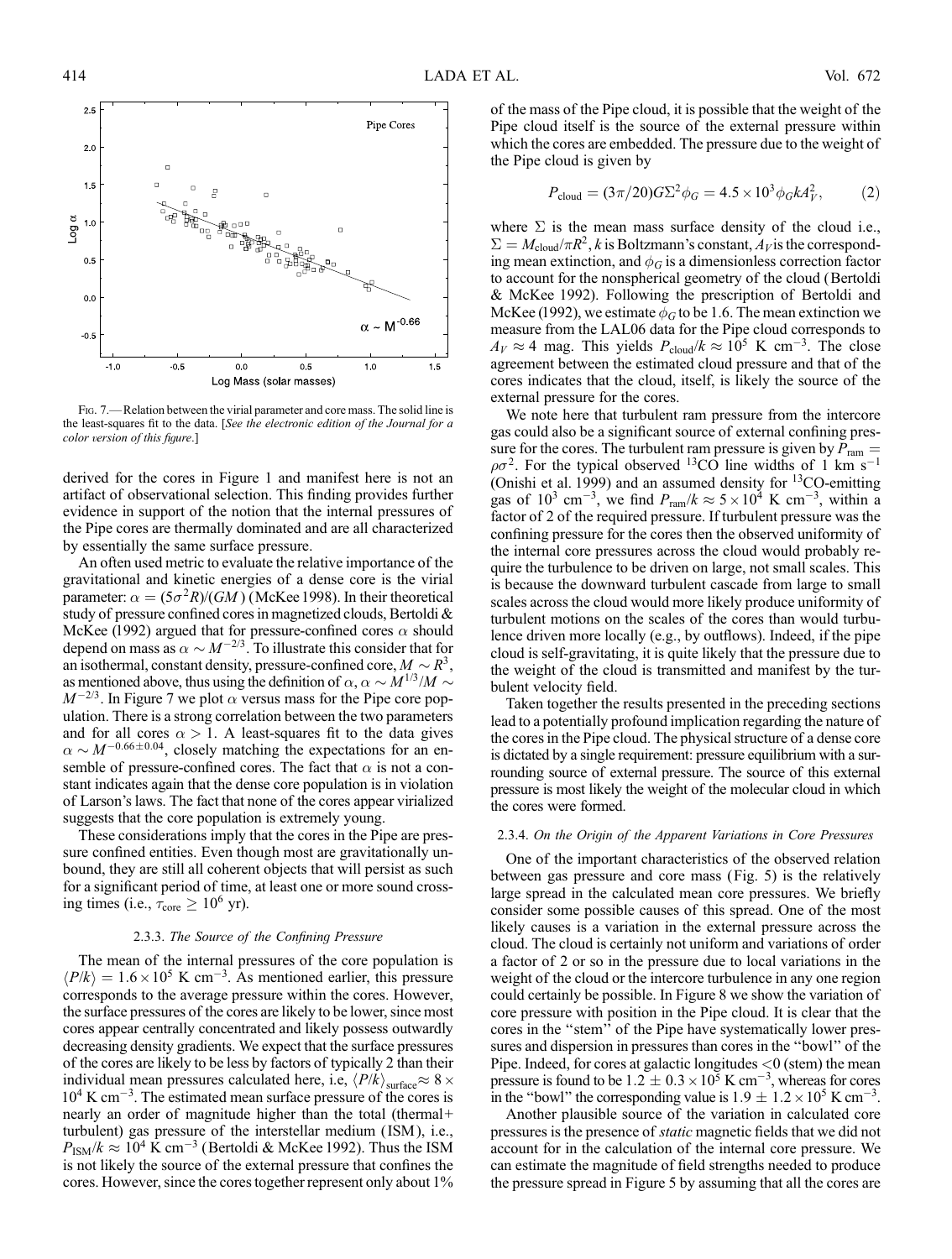

Galactic Longitude

Fig. 8.—Spatial variation of internal core pressures across the Pipe cloud. The core pressures are represented by open circles whose size (area) is proportional to the total internal gas pressure in each core. These pressures are plotted on top of the near-infrared wide field extinction map of Lombardi et al. (2006).

at exactly the same pressure. We further assume that the entire variation in the calculated pressures in Figure 5 is due to a variation in the magnetic field strength within the cores. The magnetic pressure,  $P_B$ , required to bring the lowest pressure cores to the level of the constant external pressure is then  $P_B = P_{\text{external}} P_{\text{gas}} = B^2/8\pi$ , where  $P_{\text{gas}}$  is the total (thermal+nonthermal) gas pressure and  $\overline{B}$  the strength of the static field. For the values  $P_{\text{external}}/k = 10^5$  and  $P_{\text{gas}}/k = 2.5 \times 10^4$  K cm<sup>-3</sup>, we find B = 16  $\mu$ G. Thus, a variation in field strength between roughly 0–16  $\mu$ G within the cores could produce the spread in pressures observed in Figure 5. Static field strengths of order 16  $\mu$ G are perhaps smaller than might be expected but certainly reasonable for these densities (Crutcher 1999).

Another possible source for the variation in calculated pressures is that our assumption of a constant gas temperature of 10 K in our calculation of gas pressure is not strictly correct. As mentioned earlier, NH<sub>3</sub> observations of a sample of cores indicate that the actual gas temperatures vary between about  $9.5-15$  K with a dispersion in the measured temperatures of  $\sigma(T_K) = 2.3$  K (Rathborne et al. 2007). However, this spread in temperature, if representative, could induce a spread of only about 25% in the actual pressures, too small to account for the bulk of the observed spread in pressure. It is also possible that our use of  $C^{18}O$ lines to calculate the nonthermal pressure could introduce some spread in the calculated pressures since, as mentioned earlier, the pressures derived from  $C^{18}O$  lines are probably overestimates, because the  $C^{18}O$  lines simultaneously sample gas both in and out of the cores. This could conceivably induce a scatter of as much as a factor of 2 in some cores. However, the pressures calculated using the NH<sub>3</sub> lines show a spread similar in magnitude to those derived from the C<sup>18</sup>O observations. This is another indication of the fact that the internal core pressures are dominated by thermal motions. Thus use of the CO lines to derive the nonthermal component of the total pressure is not likely a source of the variation in the calculated gas pressures.

In summary, the apparent variation in the internal core pressures is likely due to either variations in the external pressure resulting from spatial variations in the structure of the Pipe cloud, spatial variations in the intercore turbulence, or to variations in the amount of static magnetic field within the cores or to a combination of these effects.

## 3. IMPLICATIONS AND DISCUSSION

The close similarity in the shape of the Pipe CMF to that of the stellar IMF suggests a one-to-one mapping of cores to stars, modified only by a constant star formation efficiency (ALL07). Thus these cores represent the final product of the cloud fragmentation process (up to the present time). If, for example, molecular clouds can be characterized by a hierarchy of substructure produced by supersonic turbulence (Larson 1981), then these cores, with masses between 0.2-20  $M_{\odot}$  and sizes of 0.1-0.4 pc must define the physical scales for the termination of that process. Because the vast majority of these cores are starless the physical conditions that characterize them correspond to the initial conditions for star formation. In this paper we have combined previous infrared extinction and molecular-line observations to determine the basic physical properties (i.e., mass, size, density, internal pressure, etc.) and to assess the nature of this pristine population of prestellar cores.

We found the interesting result that the internal pressures of the cores are essentially dominated by thermal motions across entire spectrum of core masses from 0.2–20  $M_{\odot}$ . Moreover, these pressures are of similar magnitude for all the cores, independent of their mass, suggesting that the cores are in pressure equilibrium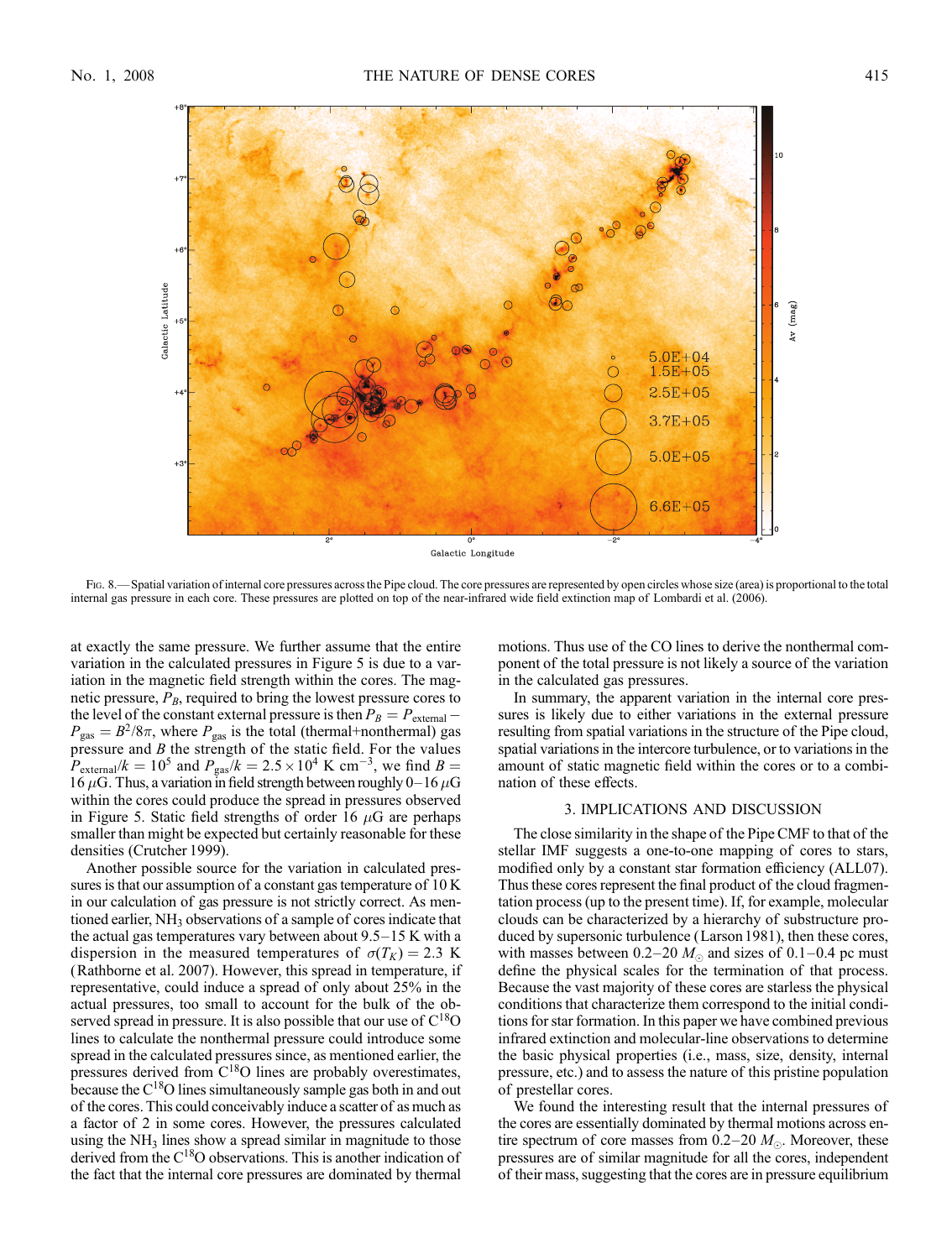with their surroundings. The basic nature, structure, and subsequent evolution of these cores is thus controlled by the requirement of pressure equilibrium, self-gravity, and the fundamental thermal physics processes of heating and cooling. For example, consider that heating by cosmic rays and the interstellar radiation field coupled with cooling by molecular lines keeps the cores thermostated between  $8-12$  K, a small range of temperature (e.g., Goldsmith & Langer 1978). To maintain pressure equilibrium with their surroundings and support themselves against gravity, the cores must adjust their overall density and density structure appropriately. It is thus not accidental that their mean densities span a small range. Although most of the cores are gravitationally unbound, they are pressure confined and not transient entities. They likely evolve on acoustic timescales. It is interesting in this context that detailed molecular-line studies of the kinematics of two of the Pipe cores, B68 and FeSt 1-457, suggest that these cores are oscillating around a state of dynamical equilibrium and are thus likely to survive for at least a few sound crossing times (Lada et al. 2003, Redman et al. 2004; Keto et al. 2006; Aguti et al. 2007).

Our observations provide important constraints for understanding the origin of core masses and if there is a one-to-one mapping of the core to stellar mass, the origin of the stellar IMF as well. For example, one possible origin for the CMF is through gravoturbulent fragmentation. On large scales the low-density material in molecular clouds is characterized by supersonic turbulence. Indeed, the 13CO emission lines from the Pipe cloud are characterized by line widths of  $\approx$ 1 km s<sup>-1</sup> (Onishi et al. 1999), representing bulk gas motions of about Mach 2. In this context one important constraint of our observations is the thermal and subsonic nature of the gas motions within the cores. This is in contrast to the results of numerical simulations of turbulent fragmentation that typically produce dynamic cores characterized by supersonic internal motions. In one calculation Klessen et al. (2005) found that under optimum conditions only about 25% of the cores produced by gravoturbulent fragmentation would appear to have subsonic turbulence to an observer. This is inconsistent with our observations of the Pipe cloud where  $\sim$ 70% of the cores are characterized by subsonic turbulence (cf. Fig. 2). Another important constraint provided by our observations is the fact that the cores are pressure confined entities and in pressure equilibrium with an external pressure source, most likely provided by the weight of the Pipe cloud itself. As we discuss below, this constraint provides a potentially critical insight into the origin of the core masses and the IMF.

#### 3.1. Core Stability: From CMF to IMF

As thermally dominated, dense cores in pressure equilibrium with the surrounding cloud material, the Pipe cores are perhaps most appropriately modeled as Bonnor-Ebert spheres (e.g., Johnstone et al. 2000; Alves et al. 2001). Bonnor-Ebert spheres are pressure truncated isothermal spheres in hydrostatic and pressure equilibrium with their surroundings. Bonnor (1956) and Ebert (1955) investigated the stability of such pressure-confined isothermal spheres and showed that under a specific condition such objects became unstable. This condition corresponds to the critical Bonnor-Ebert (BE) mass given by

$$
m_{\text{BE}} = 1.82 \left(\frac{\overline{n}}{10^4 \text{ cm}^{-3}}\right)^{-0.5} \left(\frac{T}{10 \text{ K}}\right)^{1.5} M_{\odot},\tag{3}
$$

where  $\overline{n}$  is the mean volume density of the core. Above this mass cores are out of equilibrium and prone to fragmentation and/or



Fig. 9.—Ratio of core mass to Bonnor-Ebert critical mass for each individual core plotted against core mass. The entire core population appears to be characterized by a single critical BE mass of  $\approx 2 M_{\odot}$ . Cores with masses in excess of the critical mass are likely out of equilibrium and destined to form stars. There is also a large population of cores that are presently in equilibrium states. Most of these are likely in stable equilibrium states and thus are unlikely to collapse to form stars unless further perturbed via an increase in the external pressure, loss of internal pressure support (e.g., cooling), or a combination of both effects. [See the electronic edition of the Journal for a color version of this figure.]

collapse. Below this mass cores are in equilibrium states, primarily stable equilibrium states. For the mean density of cores in the Pipe cloud (7.3  $\times$  10<sup>3</sup> cm<sup>-3</sup>), this critical mass is about 2  $M_{\odot}$ . In Figure 9 we plot the ratio of core mass to critical BE mass,  $m/m<sub>BE</sub>$  (calculated individually for each core) against core mass. The two quantities form a tight relation that crosses the critical threshold ( $m = m_{BE}$ ) at a mass of  $\approx 2-3$   $M_{\odot}$ . This is also the mass at which the cores appear to become gravitationally bound (Fig. 4).

The results presented above may have interesting ramifications for understanding the origin of the stellar IMF. In our earlier study of the Pipe CMF we showed that its overall shape was very similar to that of the stellar IMF for field stars and for the young Trapezium cluster embedded in the Orion Nebula (ALL07). However, the two functions (i.e., CMF and IMF) differed in their characteristic masses. The characteristic mass and mass scale of the CMF was a factor of  $\approx$ 3 higher than those of the stellar IMFs which were very similar to each other. This was interpreted to indicate that the stellar IMF directly originates from the CMF after modification of the individual core masses in the CMF by a uniform star formation efficiency (SFE) of  $\approx 30\%$ (ALL07). Theoretical investigations suggest that SFEs of this magnitude result from core disruption via the outflows that are generated as a natural consequence of the formation and evolution of accreting protostars (Matzner & McKee 2000; Shu et al. 2004). In this picture each core must form one star or stellar system.

The observations in Figure 9, however, present a difficulty for such an interpretation. In order for the Pipe CMF to produce an IMF similar to that of field stars or the Trapezium Cluster, all the cores will have to form stars, yet as the figure shows, a large fraction of the cores appear to be in stable configurations. As it stands now only cores with masses in the vicinity of, or greater than, the critical BE mass will form stars. If nothing else were to happen, the IMF of the stars that would emerge from the cloud would, after adjusting for the SFE of  $\sim$ 30%, be similar to the Salpeter IMF for stellar masses greater than about  $0.6-1$   $M_{\odot}$ . Lower mass stars would also be expected to form as a result of random variations in the various important cloud paramaters, such as cloud pressure,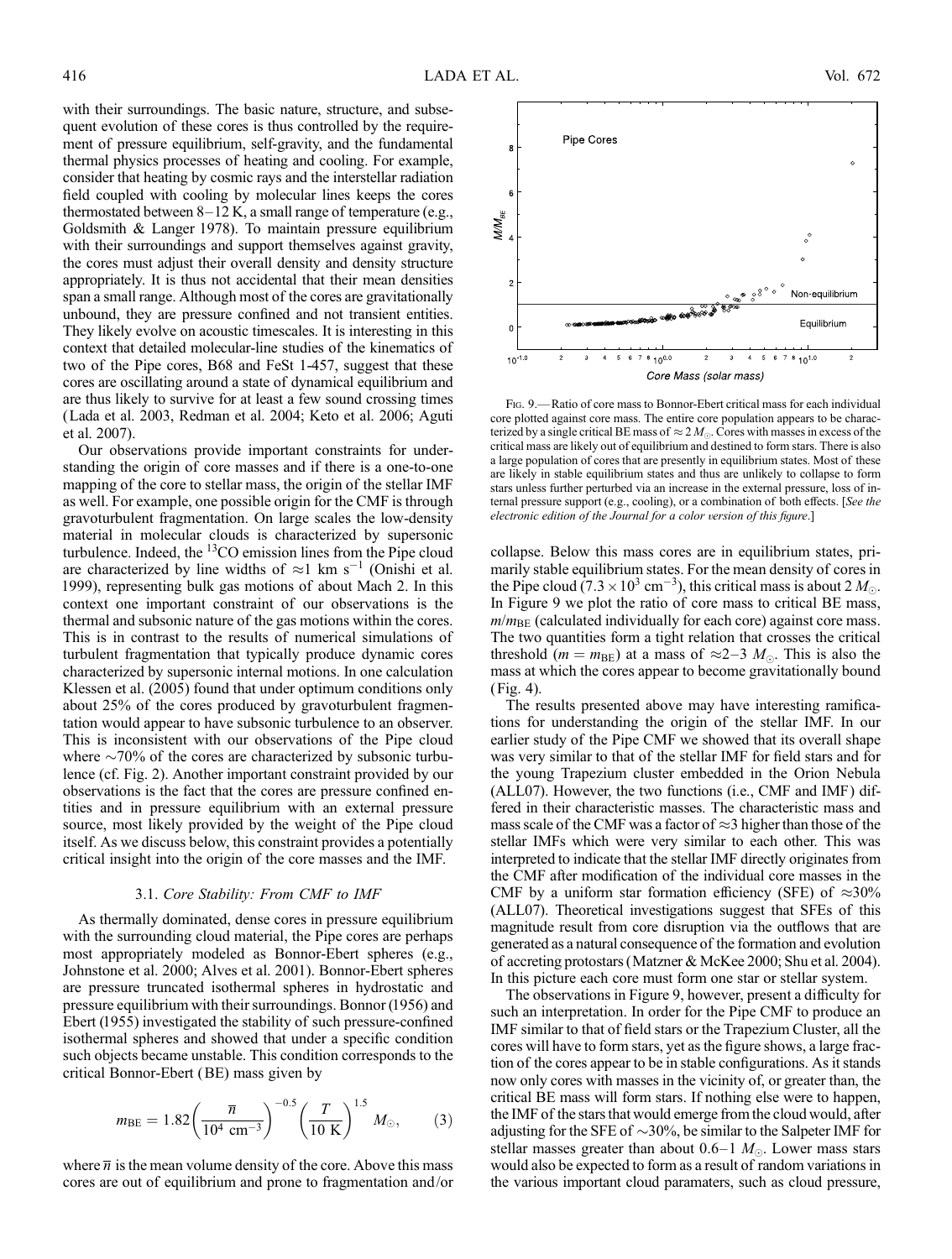internal temperature, magnetic fields, etc. (e.g., Adams & Fatuzzo 1996). But these stars would be rare compared to stars in the  $0.6-1$   $M_{\odot}$  range. Indeed, it would be extremely difficult to form any brown dwarfs. It is interesting that the IMF we just described is very similar to that derived by Luhman (2004) for the Taurus cloud, a complex with similar overall properties to the Pipe. The Taurus IMF is unusual in that it does differ from the IMF of the field as well as the IMFs of young clusters such as the Trapezium and IC 348 in that it has a peak near 1  $M_{\odot}$  rather than at 0.1-0.3  $M_{\odot}$  (Luhman 2004).

If the Pipe cores are to ultimately form an IMF more similar to the field star IMF, with a peak closer to  $0.1-0.3$   $M_{\odot}$ , then the lower mass cores must become unstable. To understand under which conditions this could happen, we rewrite the critical BE mass in terms of the external pressure,  $P_{ext}$  and the sound speed,  $a$ :

$$
m_{\text{BE}} = 1.15 \left( \frac{a}{0.2 \text{ km s}^{-1}} \right)^4 \left( \frac{P_{\text{ext}}/k}{10^5 \text{ K cm}^{-3}} \right)^{-0.5} . \tag{4}
$$

To stimulate the low-mass cores to form stars we must lower the critical BE mass. The critical BE mass can be decreased in one of two possible ways. First, we can increase the external cloud pressure. To lower the BE mass to that which would result in a stellar IMF peak near 0.2  $M_{\odot}$ , we need to decrease the BE critical mass to  ${\sim}0.7\,M_\odot$ , about a factor of 3 lower. If the sound speed, *a*, is kept constant we need to increase the external pressure by about an order of magnitude to a value of  $P_{ext}/k \approx 10^6$  K  $\text{cm}^{-3}$ . Given that the external pressure is provided by the weight of the cloud, this would require an increase of about a factor of 3 in the cloud mass or a decrease of just under a factor of 2 in the cloud radius (eq. [2]). An increase in the total cloud mass seems unlikely, but it is not inconceivable that the cloud could gravitationally contract to nearly half its size if it somehow were to lose much of its overall support against gravity, perhaps via the dissipation of its supersonic turbulence.

A second way to decrease the critical BE mass of the cores in the Pipe Nebula would be to decrease their internal pressures by decreasing the sound speed, a. Because of the sensitive dependence on a, the BE critical mass could be significantly decreased by a small decrease in a. To decrease the critical BE mass by the desired factor of 3 would require only a 30% decrease in the sound speed. Since the sound speed depends on the square root of temperature, a decrease in the kinetic temperature of about a factor of 1.7 could produce the desired decrease in critical mass. For a 10 K core the temperature would need to cool to about 6 K. Since heating and cooling should thermostat the cores at  $\sim$  10 K, cooling below this value would be somewhat difficult. For starless cores the dust can have equilibrium temperatures as low as  $5-6$  K so if there is any degree of gas-dus coupling then the cores could be efficiently cooled by the dust to the required levels (Goldsmith 2001). How likely this is given the typical densities of the Pipe cores is difficult to assess. Loss of whatever small amount of magnetic or (subsonic) turbulent pressure the cores possess could also decrease the internal pressure and facilitate their eventual collapse. Ambipolar diffusion could naturally lead to the desired decrease in the internal magentic pressure (e.g., Adams & Shu 2007). A combination of some cooling and loss of magnetic and turbulent pressure support is quite possible and eventually many of these low-mass cores could reach the critical mass threshold.

One potential difficulty with the above evolutionary scenario would arise if the timescale for the presently stable cores to evolve to unstable configurations is greater than a few million years. Since the more massive unstable cores will form stars relatively quickly, the end result of the star formation process would be a stellar population displaying a mass-dependent age gradient. Although age spreads in young stellar populations can be on the order of  $3-5$  Myr, no evidence has yet been found for a systematic, mass dependent age gradient of similar magnitude.

It also may be difficult to increase the external pressure provided by the Pipe cloud to the extent necessary to push the lowest mass cores to collapse, form stars, and thereby produce a fully sampled, standard IMF. However, such high pressures do appear to characterize other star-forming regions, particularly those where clusters and thus most stars are formed (Lada & Lada 2003). For example, Johnstone et al. (2000, 2001) have estimated  $P/k \sim 10^7$ and  $10^6$  K cm<sup>-3</sup> for the  $\rho$  Oph and Orion B cluster-forming clouds, respectively. Moreover, consider the cores of infrared dark clouds ( IRDCs). These opaque, massive regions are believed to be the precursors of embedded clusters (Rathborne et al. 2006). A survey of IRDCs for millimeter-wave emission from dust provides mass and size estimates for 140 cold dense cores within IRDCs (Rathborne et al. 2006). The median mass and radius for this sample of cores are 121  $M_{\odot}$  and 0.27 pc, respectively. The corresponding pressure from equation (2) is  $P_{ext}/k = 2.7 \times 10^6$  K cm<sup>-3</sup>. For such levels of pressure the corresponding critical BE mass could decrease substantially. However, this is only true if the sound speed,  $a$ , remained similar to that in the Pipe cloud. It is more likely that in such compact massive regions the sound speed in equation (4) is higher than that of a 10 K purely thermal gas. Given the sensitivity of the BE critical mass to  $a$ , this could easily compensate for the increase in external pressure, leaving the critical BE mass similar to that in the Pipe. Indeed, this appears to be the case for the cores in the Ophiuchus and Orion B clouds studied by Johnstone et al. (2000, 2001). For the Ophiuchus cores the typical kinetic temperature was estimated to be  $\sim$ 20 K and the corrresponding surface pressure  $P/k \sim 3 \times 10^6$ , comparable to the external pressure exerted by the cloud itself, similar to the situation for the Pipe. The critical BE mass in that cloud was found to be  $\sim$  1 – 2  $M_{\odot}$ with most of the cores being subcritical, again similar to the situation in the Pipe. For the cores in Orion B the typical kinetic temperature was found to be  $\sim$ 30 K with the corresponding surface pressure  $\sim$  10<sup>6</sup> K cm<sup>-3</sup> and the critical BE mass  $\sim$  3  $M_{\odot}$ . However, given the larger values for a and internal temperatures in such high-pressure regions, cores with masses below the critical BE mass may have more room to cool and lose internal pressure support than similar cores in lower pressure regions like the Pipe. Thus it may be easier to produce low-mass and even substellar objects in clustered environments than in regions similar to the Pipe or Taurus clouds. Because the formation of brown dwarfs does require restrictive conditions, one might expect the substellar portion of the IMF in a recently formed stellar population to be very sensitive to local conditions and thus to vary noticeably from region to region.

In the preceeding discussion of the possible evolution of the cores in the Pipe CMF, it was assumed that the core masses were fixed and unchanging. Another possibility worthy of consideration is that the core population in the Pipe is so young that the cores have not yet obtained their final masses. This, in particular, could have important consequences for the evolution of the presently stable low-mass cores in the cloud. Separate studies by Clark and Bonnell (2005) and Gomez et al. (2007) have raised the possibility that dense cores formed from a turbulent medium could grow in mass with time, starting out as unbound low-mass objects and ending up as bound objects at the threshold of collapse and fragmentation. In this picture the stable but unbound cores in the Pipe would be still gaining mass and as a result will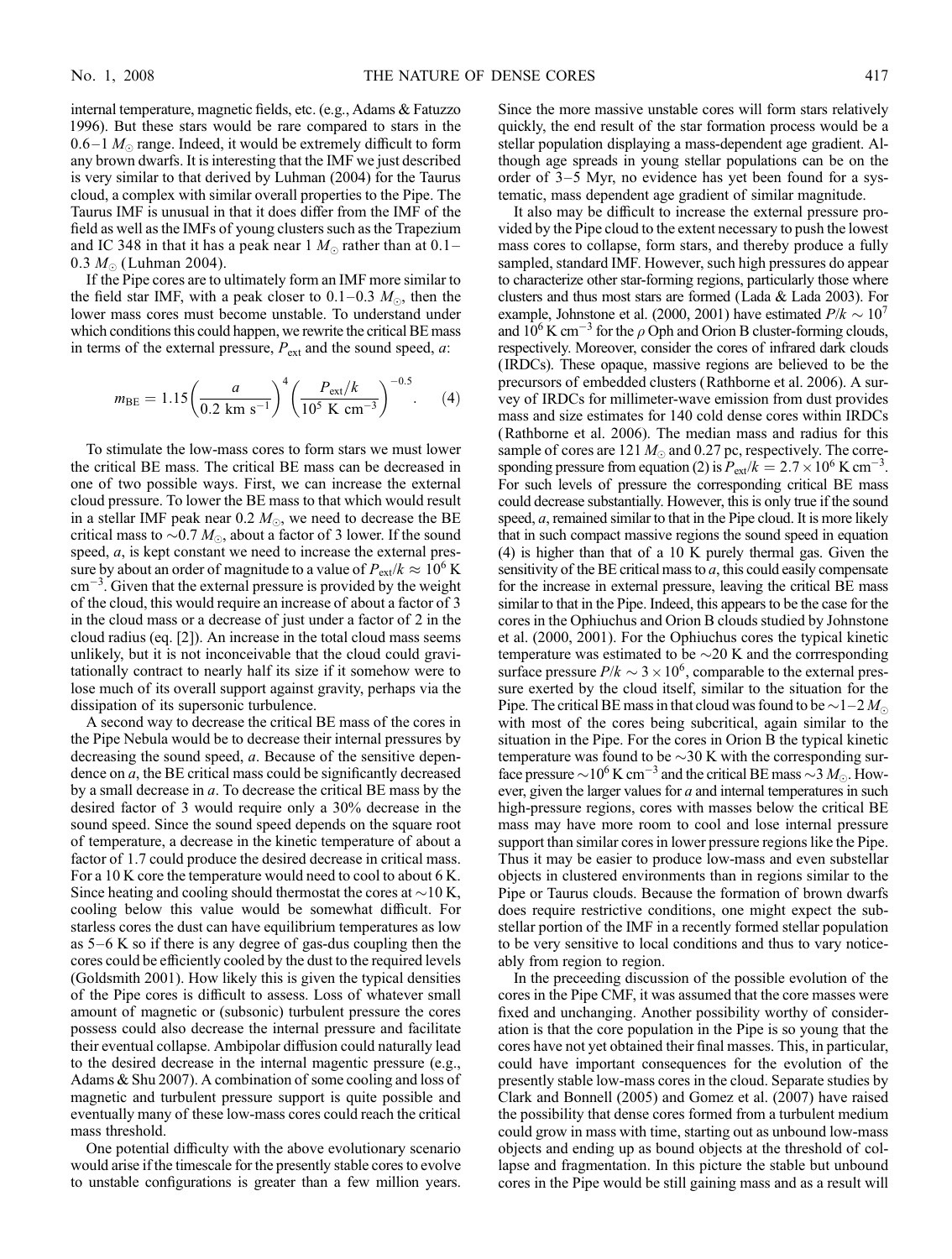eventually cross the critical BE threshold and ultimately collapse to form stars. The resulting IMF would not bear any relation to the original CMF. Whether such models can account for the basic physical properties of the cores reported here remains to be determined.

## 3.2. The Origin of the CMF: Thermal Fragmentation Under Pressure

The fact that the critical BE threshold for the entire core population corresponds to a mass of  $\sim$ 2  $M_{\odot}$ , as shown by Figure 9, is potentially very significant. This becomes apparent when one considers the CMF of the Pipe cloud derived from the extinction observations by ALL07. These authors found the CMF to rise, with decreasing mass, in a power-law fashion, from the highest mass ( $\sim$ 20  $M_{\odot}$ ) core to roughly 2–3  $M_{\odot}$  (similar to the behavior of the Salpeter or stellar IMF ). At this mass the CMF was found to break or depart from the power law. The CMF then continued to rise only very slowly, forming a broad peak between  $2-0.4 M_{\odot}$ , before declining toward lower masses (cf. Fig. 3 of ALL07). The CMF indicates that most of the cores that formed in the Pipe cloud formed with masses between 0.4–2.0  $M_{\odot}$ . The departure point from the Salpeter-like power law sets a characteristic mass of  $\sim$ 2-3  $M_{\odot}$  for the CMF in this cloud. The fact that this characteristic mass is very close to the critical BE mass for the cores is unlikely to be a chance coincidence; indeed, it provides a potentially interesting clue concerning the very origin of the CMF. The physical interpretation of this result is straightforward: the characteristic mass of the CMF (and the CMF itself ) is the direct result of thermal fragmentation in a pressurized medium. In other words, the CMF may have its origin in the physical process of pressurized thermal fragmentation.

It is instructive in this context to express the core mass function, CMF( $log m$ ), in terms of the characteristic mass,  $m_c$ , a shape parameter,  $s_i$  and an arbitrary constant,  $c_0$ , as follows:

$$
CMF(\log m) = c_0 \Psi(\log (m/m_c), s_i). \tag{5}
$$

The results of this paper suggest that  $m_c = m_{\text{BE}}$ . If the functional form of the stellar IMF is the same as that of the CMF but with a characteristic mass reduced by the SFE then we can express the IMF as follows:

$$
IMF(\log m) = c_1 \Psi(\log (m/m_c^*), s_i), \tag{6}
$$

with

$$
m_c^* = m_{\text{BE}} \text{SFE}.
$$

Expressed in this way these two equations suggest a possible generalization of our results. If we assume that the shape of the CMF is invariant, that is,  $s_i$  is constant, then the CMF is completely specified by one parameter, the critical BE mass, which in turn depends on only two simple physical parameters, external pressure,  $P_{ext}$ , and sound speed,  $a$  (i.e., eq. [4]). This has the powerful implication that knowledge of the pressure and sound speed could be used to predict the CMF (and ultimately the IMF ) that would be produced in any given star-forming environment, near or far, past or present. In principle, both parameters a and  $P_{\text{ext}}$ , can be directly obtained or inferred from observations.

Whether our conjecture of an invariant shape for the CMF is a realistic one, however, remains to be verified by both observation and theory. This conjecture can be directly tested observationally with additional extinction and dust emission surveys of dense gas in other molecular cloud complexes. Indeed, numerous recent determinations of the CMFs using observations of dust emission from cores in a number of other clouds certainly appear to support our conjecture (e.g., Motte et al. 2001; Testi & Sargent 1998; Johnstone et al. 2000, 2001; Beuther & Schilke 2004; Enoch et al. 2006; Stanke et al. 2006; Walsh et al. 2007). Moreover, if the stellar IMF originates directly from a one-toone transformation of the CMF, then the observed similarity of the IMFs in young clusters with that of the field perhaps also points to an invariant CMF shape function. In addition, theoretical considerations have suggested that the CMF (and IMF ) could be characterized by a simple lognormal form or shape. This is a natural outcome of the central limit theorem if a number of independent physical variables contribute to the final determination of initial core masses (e.g., Adams & Fatuzzo 1996). On the one hand, this has to some extent been borne out by numerical simulations of gravitational fragmentation (e.g., Klessen et al. 1998). On the other hand, simulations of turbulent fragmentation do not produce a universal CMF (Ballesteros-Paredes et al. 2006). Although recent observations support the conjecture of a universal shape for the CMF, the theoretical situation is unclear.

### 3.3. Speculations on the Origin of Stellar Multiplicity

Stellar multiplicity is a fundamental parameter of stellar systems. It is an increasing function of stellar mass. The single star fraction (SSF) for M stars ( $m \sim 0.1$ –0.6  $M_{\odot}$ ) is measured to be around 70% and since the vast majority of stars formed are M stars, most stars produced in the Galaxy are single (Lada 2006). The SSF declines steadily along the Salpeter, power-law portion of the IMF with the most massive (OB) stars being characterized by a SSF  $\leq$  20% (i.e., corresponding to the highest multiplicity fraction). Existing theoretical attempts to account for stellar multiplicity statistics (e.g., Durisen et al. 2001; Kroupa1995) are unable to simultaneously explain both the mass dependence and the overall magnitude of the SSF. For the Pipe cloud the peak of the IMF nearly coincides with the critical BE mass. It is difficult to imagine how critical mass, thermally supported, hydrostatic cores in pressure equilibrium with their surroundings could fragment any further to form binary or multiple star systems. Such cores are more likely to directly collapse in an inside-out fashion to form a single star (Shu1977; Shu et al.1987; Foster & Chevalier 1993). However, cores whose masses exceed the critical mass are not only highly unstable but also out of equilibrium, having masses ranging from just above  $m<sub>BE</sub>$  to  $\approx 10$   $m<sub>BE</sub>$  (Fig. 9). Numerical simulations of the collapse and fragmentation of isothermal clouds whose masses exceed the Jeans mass suggest that the number of fragments formed in such a process is comparable to the initial number of Jeans masses in the cloud with the result that binary systems and hierarchical multiple systems are frequently produced (Larson 1978; Boss & Bodenheimer 1979). Thus cores with masses in excess of the critical BE mass should be increasingly susceptible (with increasing mass) to fragmentation and multiple star formation. The outcome of star formation in these cores might thus be expected to produce an increasing multiplicity fraction with mass along the Salpeter, power-law portion of the IMF, similar to what is observed. In this context it also is interesting to note that B59, the most massive core in the Pipe (and the only one so far known to form stars), has a measured mass of  $\sim$ 20  $M_{\odot}$  ( $\sim$ 10  $m_{\rm BE}$ ) and has already fragmented and produced a group of  $\sim$ 13 low-mass young stars (Brooke et al.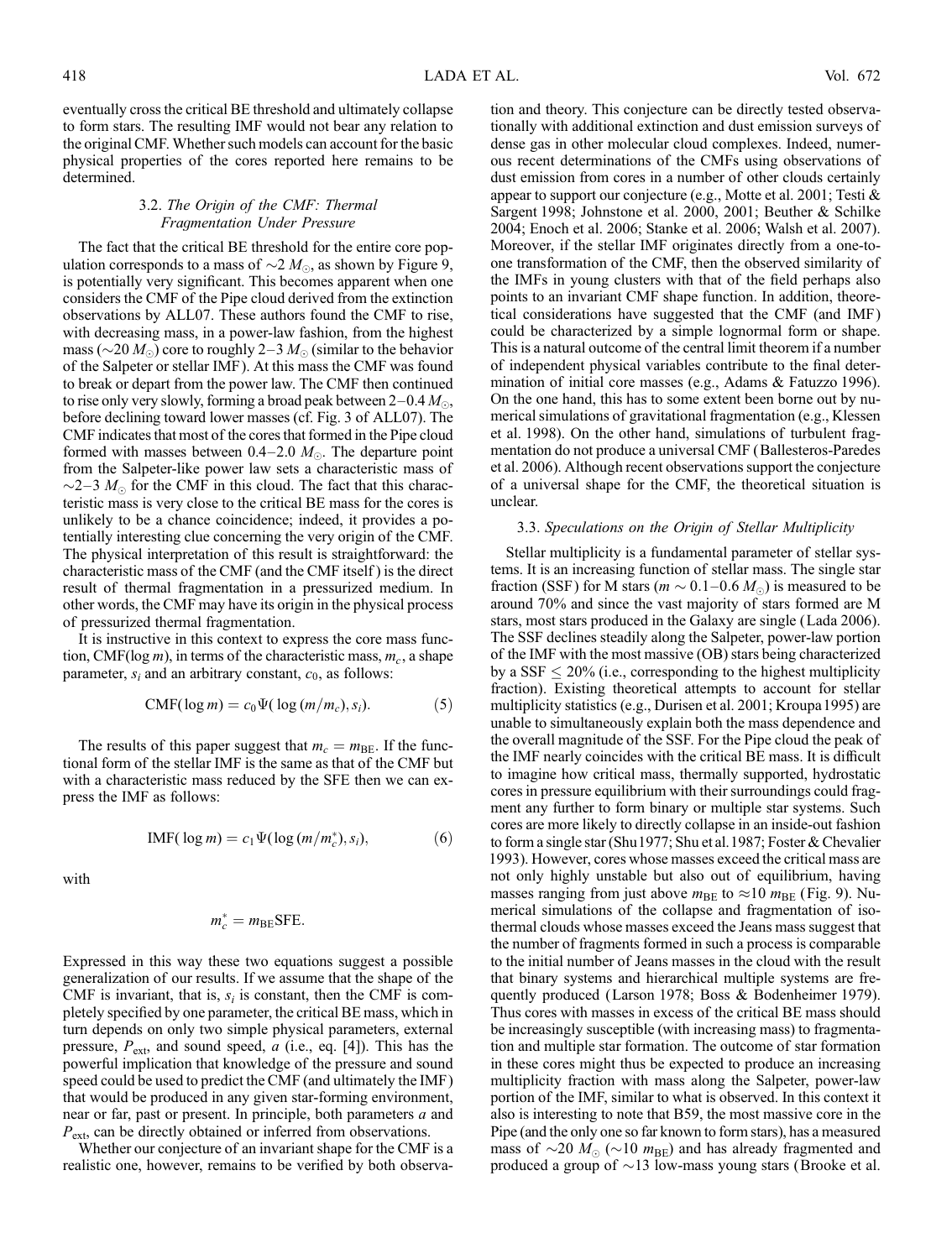$2007$ .<sup>7</sup> For the most part cores with masses less than the critical mass are presently stable against collapse. However, if these cores experience either a slow increase of external pressure or a gradual decrease in internal pressure or some combination of both effects, they will cross the equilibrium threshold at just the critical BE mass. Thus they are also likely to produce single stars. Since these objects and the presently critically stable objects represent the peak of the CMF and the bulk of the cores formed, we expect most stars formed in the Pipe to be single, similar to what is observed for field stars (Lada 2006). If the CMF of the Pipe is the result of thermal fragmentation in a pressurized medium, and is transformed directly into the IMF by the SFE, then the overall magnitude and mass dependence of stellar multiplicity may be a natural outcome of this straightforward core fragmentation process.

## 4. SUMMARY AND CONCLUSIONS

We have combined previous infrared extinction and millimeterwave molecular-line observations to determine the physical nature of the population of dense cores in a single molecular cloud, the Pipe Nebula. We summarize the primary results of the paper as follows:

1. The cores are found to be relatively dense objects that display a narrow range in number density with a median value of  $n = 7.1 \pm 2.1 \times 10^3$  cm<sup>-3</sup>.

2. Widths of  $C^{18}O$  and NH<sub>3</sub> lines observed toward the cores are not correlated with core size or mass and do not obey a linewidth-size relation. The nonthermal velocity dispersions measured in both tracers are also independent of core size and mass and are predominately characterized by subsonic (70%) or transsonic (25%) motions.

3. The ratio,  $R_p$ , of thermal to nonthermal gas pressure is found to range between roughly 0.2 and 100 and thermal pressure is found to exceed nonthermal (turbulent) gas pressure in the large majority ( $\sim$  67%–80%) of the cores. Thermal pressure support is significant (i.e.,  $R_p > 0.5$ ) for nearly all (~90%) the cores.

4. The core internal pressures are surprisingly similar over the entire  $0.2-20$   $M_{\odot}$  range of core mass and exceed the expected total gas pressure of the ISM by nearly an order of magnitude. The similarity of their internal pressures indicates that the cores are in pressure equilibrium with an external pressure source. The source of this external pressure is likely provided by the overall weight of the Pipe cloud in which the cores are embedded.

5. The dispersion in internal core pressure of about a factor of  $2-3$  is significant and likely results from either local variations in the external pressure due to structural variations in the Pipe cloud or the presence of internal static magnetic fields with strengths between  $0-16 \mu G$  or a combination of both.

 $7$  The production of increasing multiplicity with core mass along the Salpeter portion of the CMF suggests that a departure from a strict one-to-one mapping of the CMF to the IMF may occur for the more massive cores. The overall similarity of the CMF to the IMF over most of this regime would seem to indicate that cores in the  $2-10 M_{\odot}$  range produce binary and multiple systems in which the primary stars dominate the masses of the stellar systems. However, for the most massive cores (e.g., B59) that produce stellar clusters, the concept of a strict one-to-one mapping between the two mass functions is not likely to remain valid.

6. Only the most massive ( $m \geq 2$  M<sub>o</sub>) cores are gravitationally bound. Although the majority of cores are gravitationally unbound they appear to be pressure-confined, coherent objects.

7. The entire core population is found to be characterized by the same critical Bonnor-Ebert mass of  $\sim$ 2  $M_{\odot}$ . This mass is very similar to the observed characteristic mass of the CMF in this cloud (ALL07). This in turn may suggest that the CMF, the direct progenitor of the stellar IMF, originates as a result of thermal fragmentation in a pressurized medium.

This last conclusion is potentially very significant because it suggests that the CMF that is produced out of a molecular cloud may be able to be specified by only a few basic physical parameters, such as external pressure and temperature, to name two. Moreover, the structure and evolution of dense cores may depend on the interplay of only a small and restricted set of basic physical parameters/processes such as self-gravity, heating, and cooling of the core gas and the pressure of the external medium.

Another key finding of our study is that the core formation process simultaneously produced many objects that are in apparently stable configurations in addition to a number of bound, nonequilibrium objects. The presently stable cores are unlikely to undergo star formation unless they experience further evolution driven by either an increase in external pressure or a decrease in their internal pressures or a combination of both. If only those cores that are presently bound, and either out of equilibrium or critically stable, collapse to form stars, the stellar IMF that will emerge from this cloud will resemble that of the Taurus star-forming region, not that of the field or of embedded young clusters where most stars are formed. It would also appear very difficult to form substellar objects from a set of such pressure confined cores. The formation of lower mass stars, brown dwarfs and a standard IMF may be facilitated in regions characterized by higher external pressures, such as massive cluster-forming cores.

Since most cores produced in a pressurized thermal fragmentation process appear to have masses near the critically stable value, the stars that form from them would tend to be single. The observed increase in stellar multiplicity with mass along the Salpeter portion of the stellar IMF may be a natural consequence of the additional production of cores in this type of fragmentation process that have masses increasingly in excess of the critical value and thus increasingly likely to form multiple stellar systems.

Finally, the most important result of our study may be the recognition of the significant role played by pressure in determining both the physical natures of dense cores and the process that leads to their formation and as a result to the development of the dense core and initial stellar mass functions.

We are indebted to Frank Shu, Ramesh Narayan, and Doug Johnstone for enlightening discussions. We thank the referee Ian Bonnell for criticisms and suggestions that improved the paper. This research was supported in part by NASA Origins grant NAG-13041.

#### APPENDIX

The basic physical parameters of the Pipe extinction cores calculated from the infrared extinction observations of Lombardi et al. (2006) are listed in the Table 1. These respectively include the core identification number ( ID), mass, radius and density. The mass is the background-subtracted mass derived from the wavelet decomposition of the infrared extinction map by Alves et al. (2007) assuming a standard gas-to-dust abundance.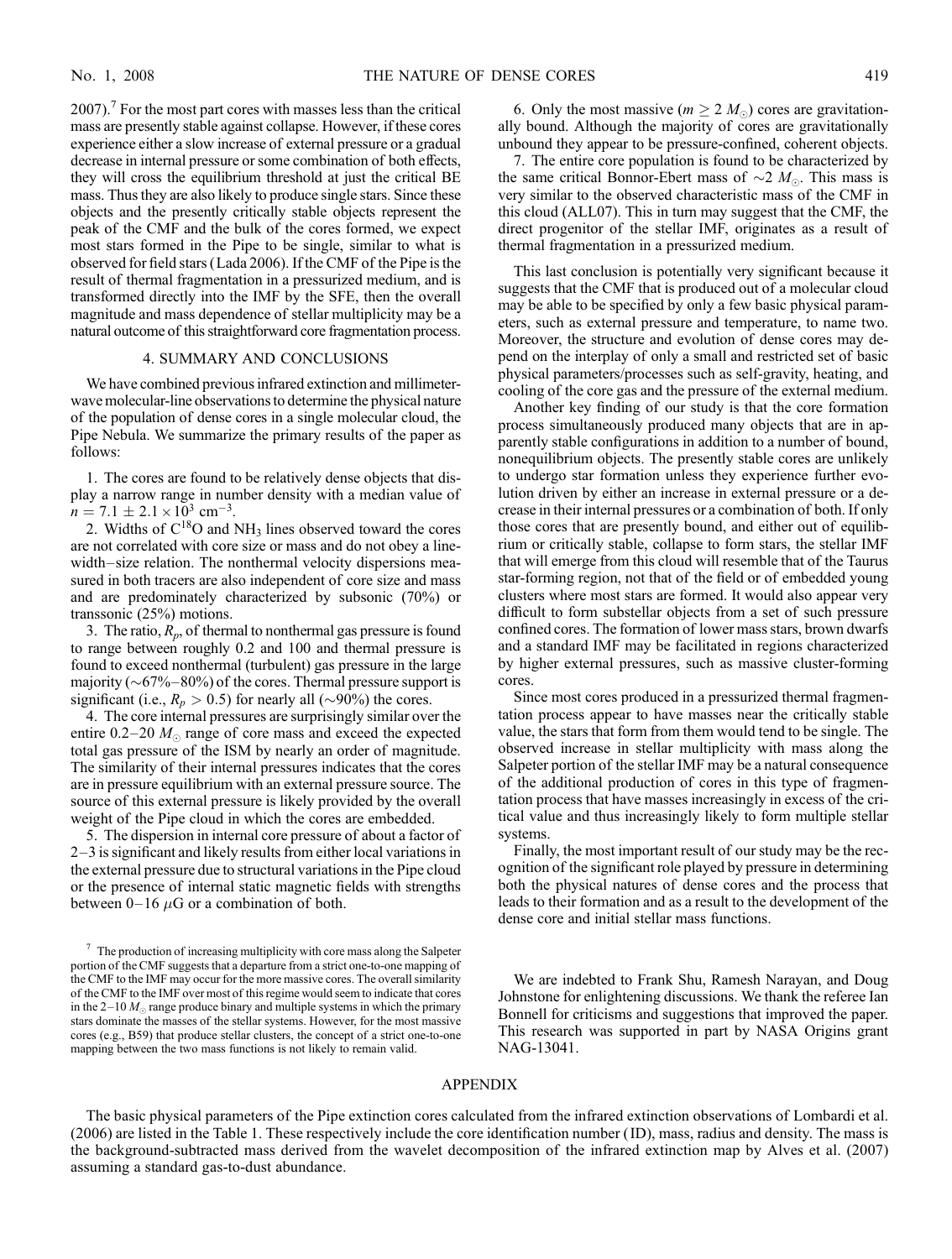| Pipe Core ID | Mass<br>$(M_{\odot})$ | Radius<br>(cm $[x10^{17}]$ ) | Density<br>$\rm (cm^{-3}$ [×10 <sup>4</sup> ]) |
|--------------|-----------------------|------------------------------|------------------------------------------------|
|              | 0.38                  | 1.85                         | 0.73                                           |
|              | 0.46                  | 2.04                         | 0.66                                           |
|              | 0.49                  | 2.12                         | 0.63                                           |
|              | 0.36                  | 1.85                         | 0.69                                           |
|              | 0.23                  | 1.50                         | 0.82                                           |
|              | 3.14                  | 3.57                         | 0.84                                           |
|              | 4.69                  | 4.45                         | 0.65                                           |
|              | 3.26                  | 3.76                         | 0.75                                           |
|              | 0.56                  | 2.27                         | 0.59                                           |
|              | 0.51                  | 2.09                         | 0.68                                           |
|              | 3.37                  | 3.93                         | 0.68                                           |
|              | 20.37                 | 7.06                         | 0.71                                           |
|              | 0.54                  | 2.04                         | 0.78                                           |
|              | 9.73                  | 5.19                         | 0.85                                           |
|              | 2.64                  | 3.58                         | 0.70                                           |
|              | 3.29                  | 4.66                         | 0.40                                           |
|              | 0.69                  | 2.27                         | 0.72                                           |
|              | 0.35                  | 1.82                         | 0.70                                           |
|              | 0.34                  | 1.73                         | 0.79                                           |
|              | 2.28                  | 3.53                         | 0.64                                           |
|              | 2.66                  | 4.29                         | 0.41                                           |
|              | 1.01                  | 2.42                         | 0.86                                           |
|              | 1.87                  | 3.27                         | 0.65                                           |
|              | 0.70                  | 2.29                         | 0.71                                           |
|              | 1.10                  | 2.78                         | 0.63                                           |
|              | 0.37                  | 1.85                         | 0.72                                           |
|              | 3.09                  | 4.37                         | 0.45                                           |
|              |                       |                              |                                                |
|              | 0.32                  | 1.54                         | 1.07                                           |
|              | 0.43                  | 2.07                         | 0.59                                           |
|              | 0.41                  | 1.99                         | 0.64                                           |
|              | 1.95                  | 3.61                         | 0.50                                           |
|              | 0.45                  | 1.97                         | 0.72                                           |
|              | 4.27                  | 4.37                         | 0.62                                           |
|              | 2.66                  | 3.85                         | 0.57                                           |
|              | 0.52                  | 2.19                         | 0.60                                           |
|              | 1.69                  | 3.16                         | 0.65                                           |
|              | 1.97                  | 2.70                         | 1.22                                           |
|              | 1.10                  | 2.75                         | 0.64                                           |
|              | 1.07                  | 2.51                         | 0.83                                           |
|              | 9.23                  | 5.77                         | 0.59                                           |
|              | 1.08                  | 2.34                         | 1.03                                           |
|              | 2.79                  | 2.96                         | 1.31                                           |
|              | 0.85                  | 2.74                         | 0.51                                           |
|              | 0.50                  | 2.17                         | 0.60                                           |
|              | 0.64                  | 2.47                         | 0.52                                           |
|              | 0.28                  | 1.64                         | 0.79                                           |
|              | 1.41                  | 2.93                         | 0.68                                           |
|              | 4.18                  | 4.80                         | 0.46                                           |
|              | 0.85                  | 2.68                         | 0.54                                           |
|              | 0.40                  | 1.94                         | 0.67                                           |
|              | 1.20                  | 2.87                         | 0.62                                           |
|              | 0.24                  | 1.54                         | 0.82                                           |
|              | 2.13                  | 4.09                         | 0.38                                           |
|              | 1.40                  | 3.03                         | 0.61                                           |
|              | 0.30                  | 1.67                         | 0.80                                           |
|              | 5.18                  | 4.74                         | 0.59                                           |
|              | 0.31                  | 1.60                         | 0.92                                           |
|              | 0.79                  | 2.74                         | 0.47                                           |
|              | 0.37                  | 1.85                         | 0.72                                           |
|              | 0.43                  | 2.02                         | 0.63                                           |
|              | 2.60                  | 3.72                         | 0.62                                           |
|              | 2.30                  | 3.72                         | 0.55                                           |
|              | 0.36                  | 1.70                         | 0.89                                           |
|              | 0.41                  | 1.50                         | 1.47                                           |
|              |                       |                              |                                                |

 $\operatorname{TABLE}$  1 PHYSICAL CORE PROPERTIES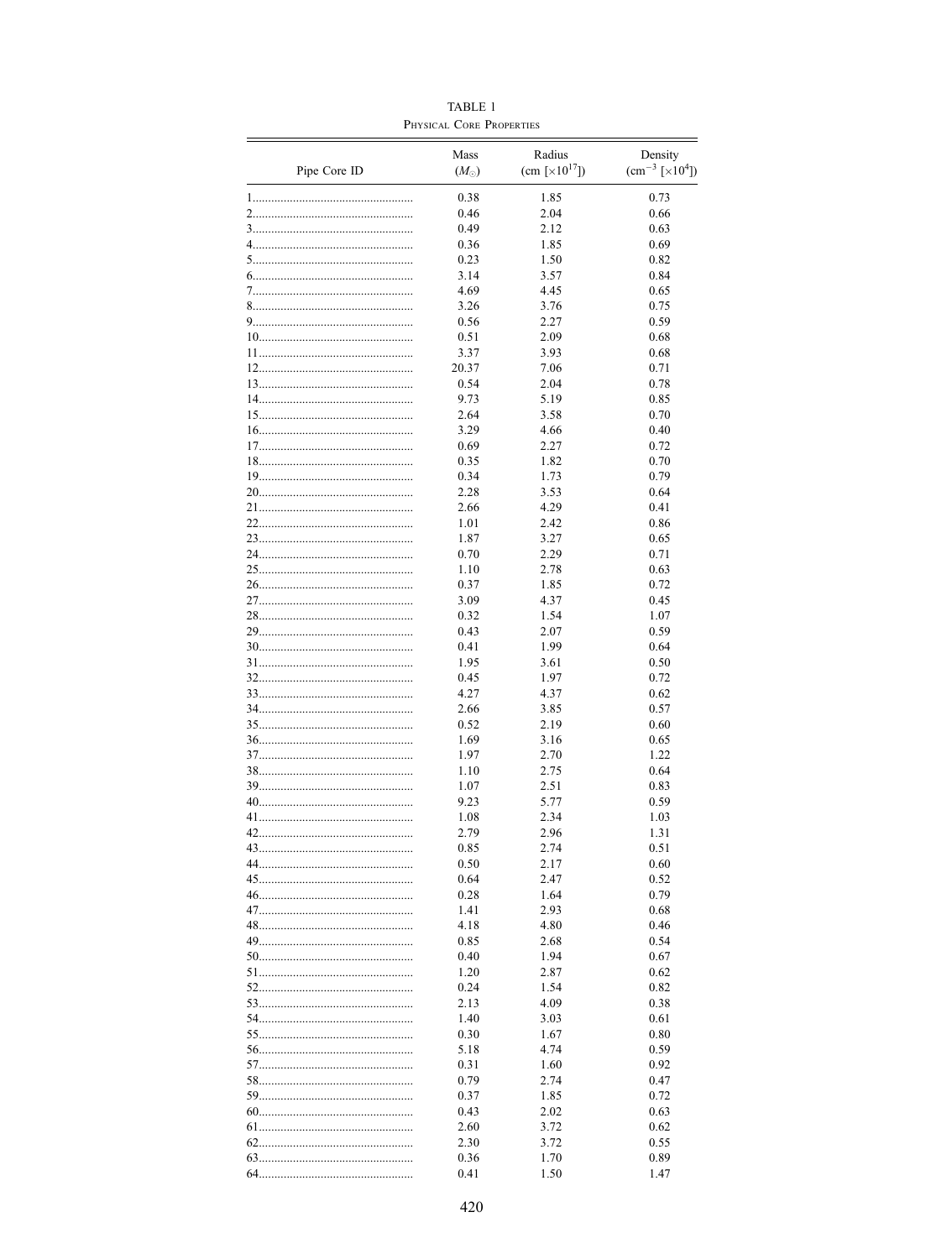| Pipe Core ID | Mass<br>$(M_{\odot})$ | Radius<br>(cm $[x10^{17}]$ ) | Density<br>$\rm (cm^{-3}$ [×10 <sup>4</sup> ]) |
|--------------|-----------------------|------------------------------|------------------------------------------------|
|              | 0.72                  | 1.99                         | 1.12                                           |
|              | 0.98                  | 2.34                         | 0.94                                           |
|              | 2.84                  | 4.56                         | 0.37                                           |
|              | 0.38                  | 1.82                         | 0.76                                           |
|              | 1.98                  | 3.43                         | 0.60                                           |
|              | 1.14                  | 2.31                         | 1.12                                           |
|              | 0.42                  | 1.79                         | 0.89                                           |
|              | 0.72                  | 2.17                         | 0.86                                           |
|              | 0.68                  | 2.47                         | 0.55                                           |
|              | 2.96                  | 4.06<br>1.50                 | 0.54<br>0.90                                   |
|              | 0.25<br>0.52          | 2.19                         | 0.60                                           |
|              | 0.40                  | 1.91                         | 0.71                                           |
|              | 0.34                  | 1.85                         | 0.65                                           |
|              | 1.49                  | 3.10                         | 0.61                                           |
|              | 3.21                  | 4.57                         | 0.41                                           |
|              | 0.43                  | 1.88                         | 0.78                                           |
|              | 0.44                  | 1.99                         | 0.68                                           |
|              | 0.76                  | 2.38                         | 0.68                                           |
|              | 0.49                  | 2.02                         | 0.73                                           |
|              | 0.66                  | 2.49                         | 0.52                                           |
|              | 1.12                  | 2.42                         | 0.96                                           |
|              | 10.29                 | 5.24                         | 0.87                                           |
|              | 2.25                  | 3.63                         | 0.57                                           |
|              | 1.36                  | 2.62                         | 0.93                                           |
|              | 0.49<br>1.09          | 2.02<br>2.19                 | 0.72<br>1.26                                   |
|              | 1.61                  | 2.74                         | 0.95                                           |
|              | 3.55                  | 3.66                         | 0.88                                           |
|              | 1.06                  | 2.51                         | 0.82                                           |
|              | 0.70                  | 1.97                         | 1.12                                           |
|              | 1.11                  | 2.45                         | 0.92                                           |
|              | 5.86                  | 5.68                         | 0.39                                           |
|              | 1.34                  | 2.72                         | 0.81                                           |
|              | 2.22                  | 3.10                         | 0.91                                           |
|              | 0.61                  | 2.31                         | 0.60                                           |
|              | 1.87                  | 2.58                         | 1.34                                           |
|              | 6.71                  | 5.79                         | 0.42                                           |
|              | 0.27<br>0.53          | 1.54<br>2.09                 | 0.89<br>0.71                                   |
|              | 1.64                  | 2.89                         | 0.83                                           |
|              | 0.83                  | 2.02                         | 1.24                                           |
|              | 0.46                  | 1.94                         | 0.77                                           |
|              | 0.78                  | 2.49                         | 0.62                                           |
|              | 3.63                  | 3.72                         | 0.86                                           |
|              | 0.37                  | 1.76                         | 0.82                                           |
|              | 0.22                  | 1.50                         | 0.79                                           |
|              | 1.59                  | 2.38                         | 1.43                                           |
|              | 2.39                  | 3.07                         | 1.01                                           |
|              | 1.14                  | 2.95                         | 0.55                                           |
|              | 0.89<br>1.20          | 2.58<br>2.70                 | 0.64<br>0.75                                   |
|              | 0.58                  | 1.97                         | 0.93                                           |
|              | 0.62                  | 2.07                         | 0.86                                           |
|              | 0.88                  | 2.56                         | 0.64                                           |
|              | 0.42                  | 1.88                         | 0.77                                           |
|              | 2.15                  | 4.25                         | 0.34                                           |
|              | 1.34                  | 2.89                         | 0.68                                           |
|              | 1.55                  | 2.96                         | 0.73                                           |
|              | 0.34                  | 1.82                         | 0.69                                           |
|              | 0.26                  | 1.64                         | 0.72                                           |
|              | 1.50                  | 3.35                         | 0.48                                           |
|              | 1.49                  | 2.89                         | 0.75                                           |
|              | 0.27                  | 1.50                         | 0.96                                           |
|              | 0.36                  | 1.88                         | 0.66                                           |